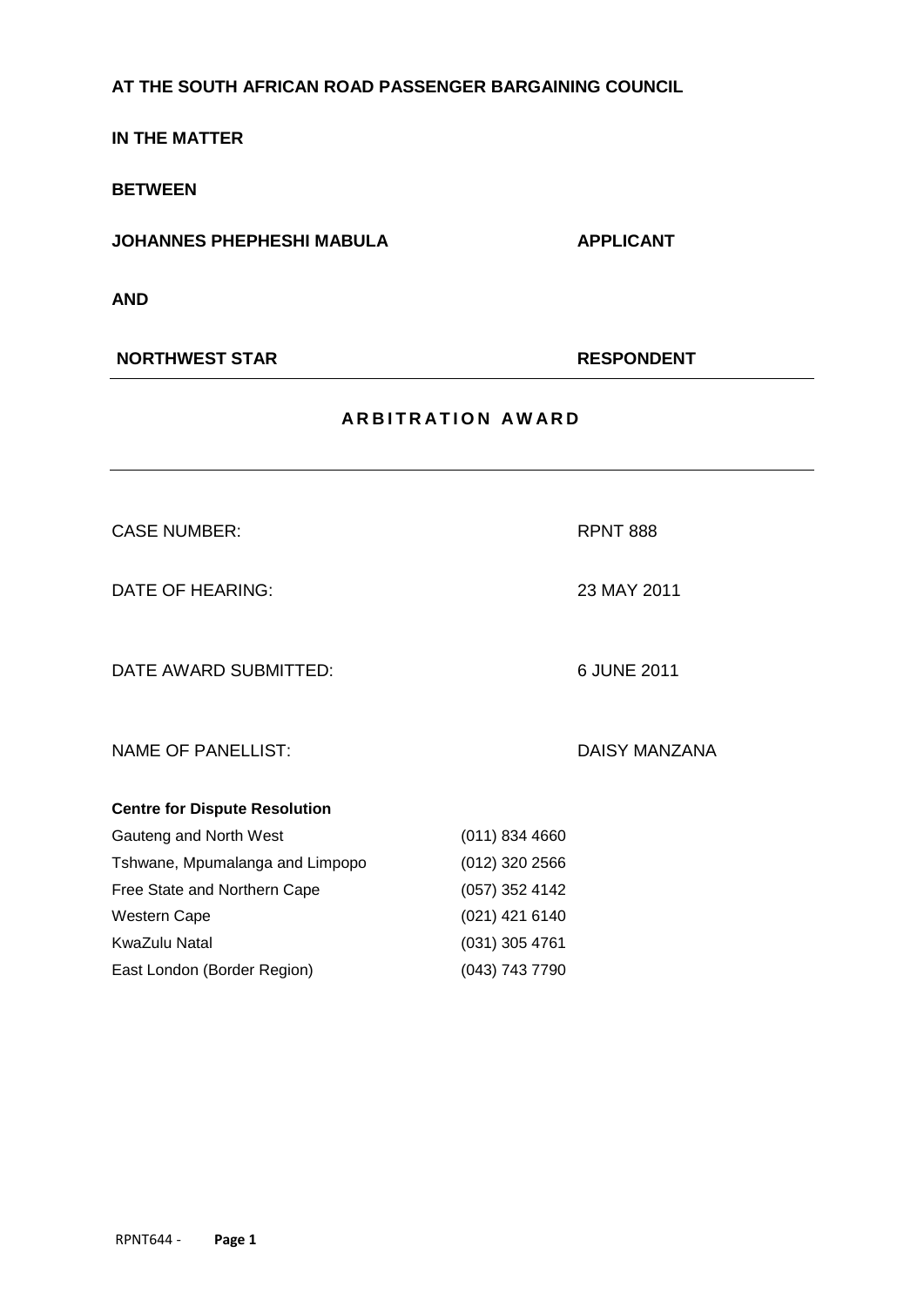### **1. DETAILS OF HEARING AND REPRESENTATION**

This is a default award in the matter between Johannes Phepheshi Mabula (hereinafter referred to as the "Applicant") and Northwest Star (hereinafter referred to as the "Respondent"). The arbitration was conducted at the MEIBC offices in Tshwane on the 23<sup>rd</sup> of May 2011. The applicant presented his case and the Respondent was not in attendance and not represented despite being notified by fax on the  $29<sup>th</sup>$  of April 2011.

The arbitration proceeded in the absence of the Respondent after a certain Mr. Somo from the Respondents Human Resources Management telephonically acknowledged receipt of the notice.

The proceedings were mechanically recorded.

### **2. ISSUE TO BE DECIDED**

I am required to determine whether the dismissal of the applicant was for a fair reason or not in order to determine an appropriate remedy in terms of the Labour Relations Act.

### **3. PRELIMINARY ISSUES**

No preliminary issues were raised at arbitration.

# **4. SUMMARY OF EVIDENCE**

Only the applicant, Mr. Johannes Phepishi Mabula testified at arbitration and his version is summarized as follows;

The Respondent employed him as a Handyman on a two months contract on the  $20<sup>th</sup>$  of October 2010 at a salary of R5340.00. The Respondent offered a second contract for three months with a promise to offer him full time employment. Mr. Eddie Engelbrecht the Managing Director of the Respondent Company introduced him to employees including Mr. Lucas Kununtu, also a handyman as a permanent employee. Mr. Eddie Engelbrecht promised to renew his contract whilst waiting for the response from Head Office. Mr. Engelbrecht told him on the 31<sup>st</sup> of March 2011 that his services were terminated despite the various promised. . The applicant pleaded for renewal of his contract on the same or similar terms

The applicant argued that the termination of his contract was unfair as the Managing Director promised to renew the contract until Head Office confirmed his employment.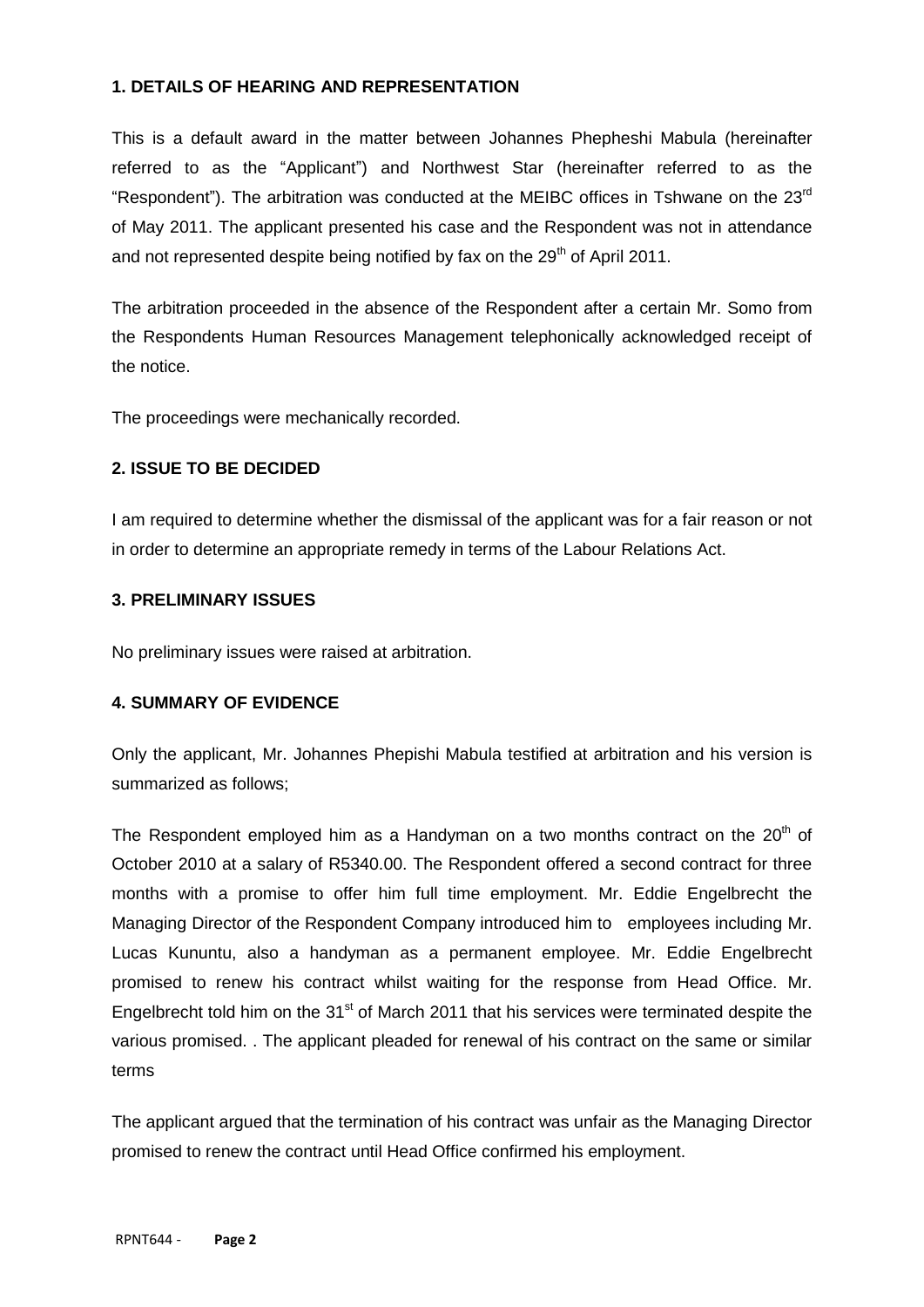### **5. ANALYSIS OF EVIDENCE AND ARGUMENTS.**

My role is to determine whether the applicant was dismissed and if so whether the dismissal was procedurally and substantively unfair in terms of the Labour Relations Act. The standard of proof required is on a balance of probabilities.

Section 192 (1) of the Labour Relations Act provides that in any proceedings concerning any dismissal, the employee must establish the existence of the dismissal. Section 192 (2) provides that if the existence of the dismissal has been established, the employer must prove that the dismissal is fair. In terms of section 192(2) the employer must prove that the dismissal was for a fair reason i.e. substantive fairness and that it was affected in accordance with a fair procedure i.e. procedural fairness.

Section 186 of the Labour Relations Act defines dismissal as follows;

- (1) Dismissal means that
	- (a) An employer has terminated a contract of employment with or without notice;
	- (b) An employee reasonably expected the employer to renew a fixed term contract of employment on the same or similar terms but the employer offered to renew it on less favourable terms, or did not renew it
	- (c) ……………….

The Applicant's version that the Managing Director terminated his contract on the  $31<sup>st</sup>$  of March 2011, despite the promise to renew his contract until the head office confirmed his full time employment. The applicant's version was not challenged as the Respondent was in default. Based on the applicant's unchallenged version, I believe that the applicant has proved the existence of a dismissal as defined in section 186(1) (b) as he has proved that he expected his contract to be renewed on the same terms until he was offered a permanent position.

It is the applicant's version that he was informed on the  $31<sup>st</sup>$  of March 2011 that his contract will not be renewed despite the various promises made by the Managing Director to renew his contract until his full time employment is confirmed by head office. It seems the Respondent created an expectation that the applicant's contract would be renewed on the same or similar terms until he is employed permanently.